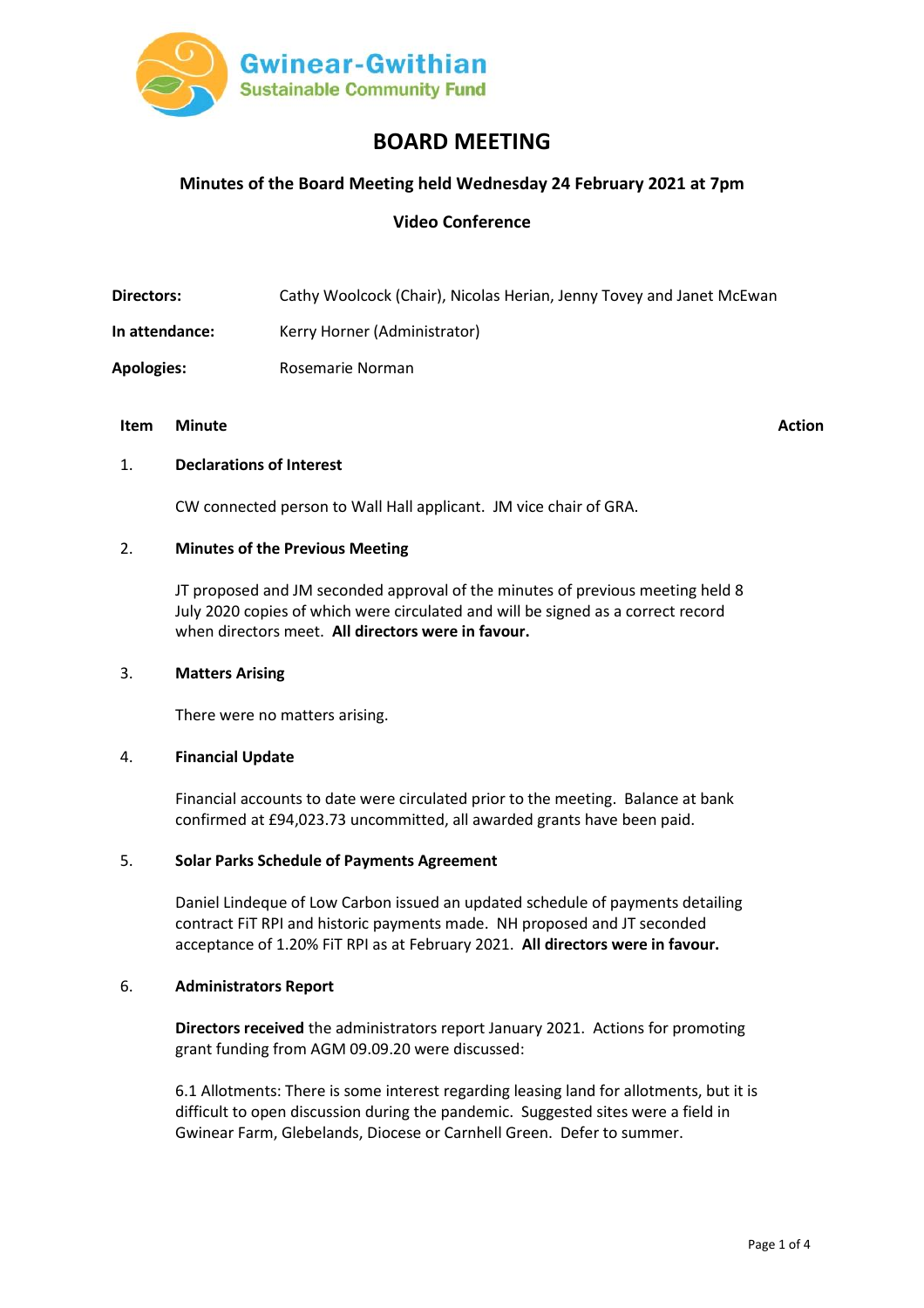6.2 Lisa Goodall (LG) has brought the creation of cycle route to the parish council where GGSCF was named as a potential funding source, LG has done a lot of work on the project and has found some paths in bad repair. Directors stated it is a good idea but has potential problems of farm land security and donation of land, plus motorbikes may use them, improving a surface makes vehicles go faster. **Directors agreed** to leave the parish council to lead the project and will give due consideration to all grant applications.

6.3 Connor Downs speed cameras have been approved and are being installed by the parish council.

6.4 JT has reminded the parish council of GGSCF funds available on numerous occasions.

6.5 Directors continue to be proactive and approach people and organisations to promote the Trust.

6.6 Directors considered funding a community bus for doctors' and community groups visits, suggestions were: electric vehicle; using a school bus; sponsor a cost for a driver; community groups to organise a contract with a driver and apply to GGSCF to sponsor cost. **Directors agreed** to approach the parish council to determine local need and obtain tenders for community consultation. JT will contact VP.

6.7 GGSCF banner erected on Hall of Gwinear fencing needs new cable ties. KH

## 7. **Sponsorship of Duchy College Student at Rosewarne**

Due to the pandemic no further information is known regarding Duchy bursary. NH will chase Duchy, final agreement may be agreed via email. Committed for 2021.22 NH

#### 8. **Global Issues Conference**

Due to the pandemic no further information is known.

#### 9. **Grant Applications**

#### **9.1 Hayle Memory Café – Christine Price at 7.30pm**

Application for £360 for support of venue annual rent. Hayle Memory Café continues to offer support during the pandemic with a team of 12 volunteers making phone calls while others make and deliver activity packs. There is no end date for the café provision, there is no charge while not in use, donations at the door and fundraising cover rent but due to the pandemic there have been no meetings or donations, they have applied to CRCC who have granted funds for printing and postage of 30 page Sparkle in the past. They belong to Cornwall Memory Café network made up of individual cafes. There are 30/40 attendees in any one session with an age range of 56-91. They cover Hayle, Connor Downs, Gwinear, Sennan and Penzance. There is no transport they have tried to tie in with the bus timetables which have been unreliable. Directors thanked CP for attending and congratulated her on organising such a worthwhile community group. CP

JT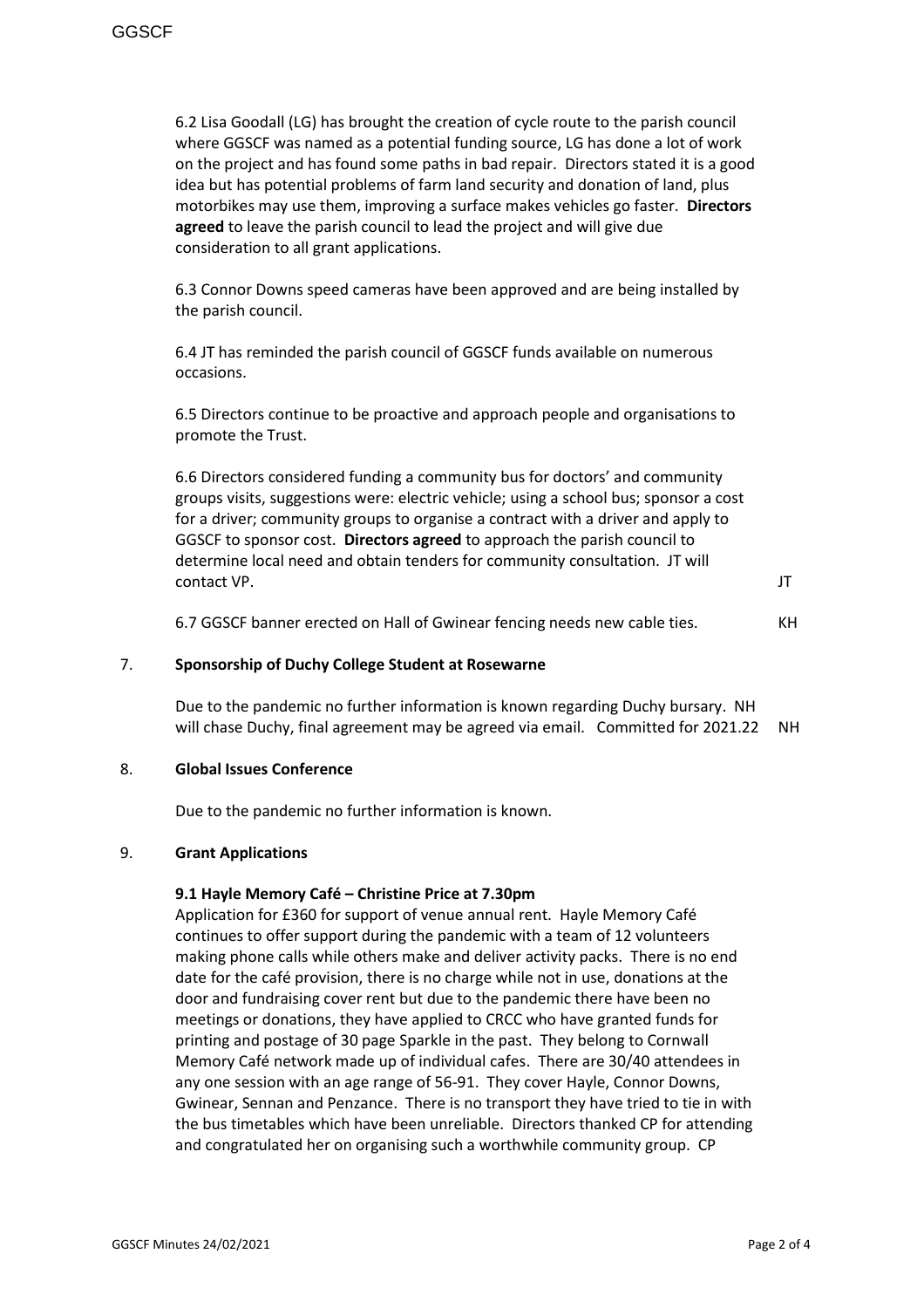stated that she will be happy to promote GGSCF and invited directors to attend a meeting when restrictions ease. CP left at 19.43.

**Recommendation:** Directors noted that whilst Hayle is a secondary area, primary areas Gwinear and Connor Downs are covered. JT proposed and JM seconded approval of £1,200 grant to cover 3 years rent at £360 plus activity contribution. **All directors were in favour.**

## **9.2 Gwithian Residents Association – Richard Goodere at 7.45pm**

Application for £12,332 for Gwithian Replacement Footbridge with access ramps, gates and an extended boardwalk. RG stated the product is the same reconstituted plastic as the GGSCF funded boardwalk 2 years ago with a lifespan of 20-25 years, the bridge will include a ramp either side with gates as a safety measure. The preferred contractor is Kevin Authors as he identified that the original application did not include steel girders needed to support the bridge which has increased funds needed at £10,820 plus Tom David at £1,512 for the extended boardwalk where the area becomes waterlogged. The path is open at the start but up to bridge would be difficult for disabled access, there are posts in the ground but not side rails, the boardwalk does not extend throughout to deter motorbikes. GRA are happy to promote the Trust on their notice board and in their reporting to Towans Parnership and Dynamic Dunescape. Directors asked why the higher level stewardship money is not in their accounts. RG stated as part of Natural England the £1,400 pa comes from DEFRA and goes to the parish council, the grant is paid for 10 years then reapplication is required, due to inflation it does not cover costs during the last few years. The Bees on the Green which was the first grant awarded by GGSCF are still on the green.

**Recommendation:** Directors noted the effort RG gives to the GRA and the stewardship grant was an EU grant. JM to advise GRA to submit a GGSCF application if stewardship grant runs out. NH proposed and JT seconded approval of £13,000 grant to cover replacement bridge and extended boardwalk and any additional costs incurred. **All directors were in favour.** *Conflict of interest JM vote abstention.* 

#### **9.3 Wall Village Hall Committee – Avril Woolcock at 8.00pm**

Application for £13,800 for Vestry Roof Replacement. The vestry is at the rear part of the Methodist church building and deteriorating. David Symons in the preferred builder due to past works done and requires approx. 2 months' notice to commence works. The quote does not include internal redecoration which will cost approx. £500.

**Recommendation:** JT proposed and JM seconded approval of £14,300 to include £500 for redecoration. **All directors were in favour.** *Conflict of interest CW vote abstention.*

**9.4 Friends of Connor Downs Academy - Helen James and Kevin Costello at 8.15pm** Application for £21,000 for play area. Outdoor PlayPeople were selected as they listened, gave ideas and designed the layout from the children's creations incorporating their equipment, their close locality reduced environment mileage, they recycle timber waste, safety surface is wet pore recycled rubber which can be repaired or replaced and has the longest safety time span. Existing play area is 15